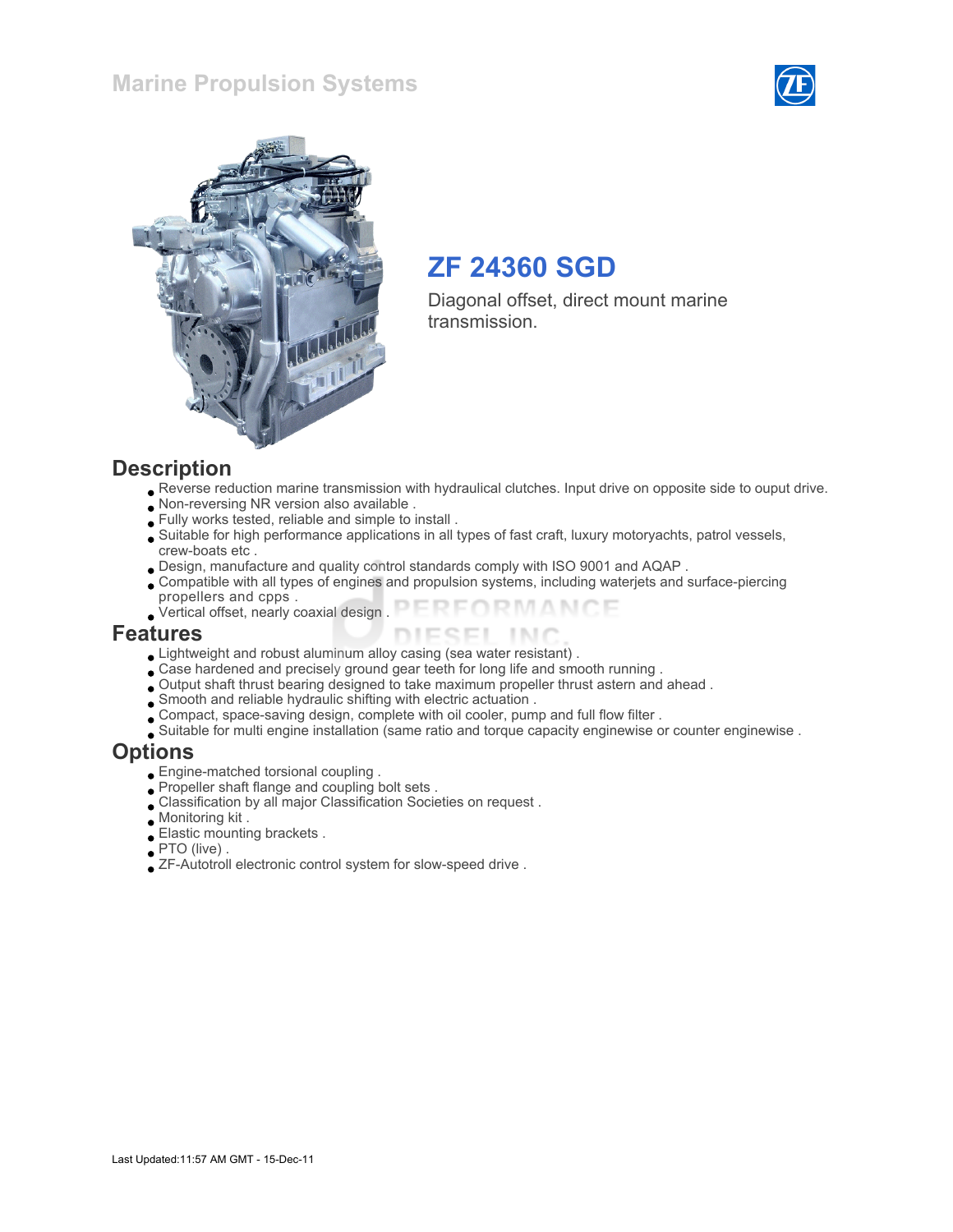Ratings

# Light Duty

| <b>RATIOS</b>                      | MAX. TORQUE POWER/RPM<br><b>INPUT POWER CAPACITY</b> |                                                                                  |                                                        |    |           |          |    |                       |    |    | MAX.       |  |
|------------------------------------|------------------------------------------------------|----------------------------------------------------------------------------------|--------------------------------------------------------|----|-----------|----------|----|-----------------------|----|----|------------|--|
|                                    | Nm                                                   | ftlb                                                                             | <b>kW</b>                                              | hp | <b>kW</b> | hp       | kW | hp                    | kW | hp | <b>RPM</b> |  |
|                                    |                                                      |                                                                                  |                                                        |    |           | 1800 rpm |    | $2000$ rpm   2100 rpm |    |    |            |  |
| $\blacksquare$ 4.036, 5.087, 5.950 |                                                      | 25400   18734   2.6597   3.5667   4787   6420   5319   7133   5585   7490   2100 |                                                        |    |           |          |    |                       |    |    |            |  |
| $\bigcap$ 6.421                    | 22980                                                |                                                                                  | 16949 2.4063 3.2269 4331 5808 4813 6454 5053 6776 2100 |    |           |          |    |                       |    |    |            |  |
| * Special Order Ratio.             |                                                      |                                                                                  |                                                        |    |           |          |    |                       |    |    |            |  |

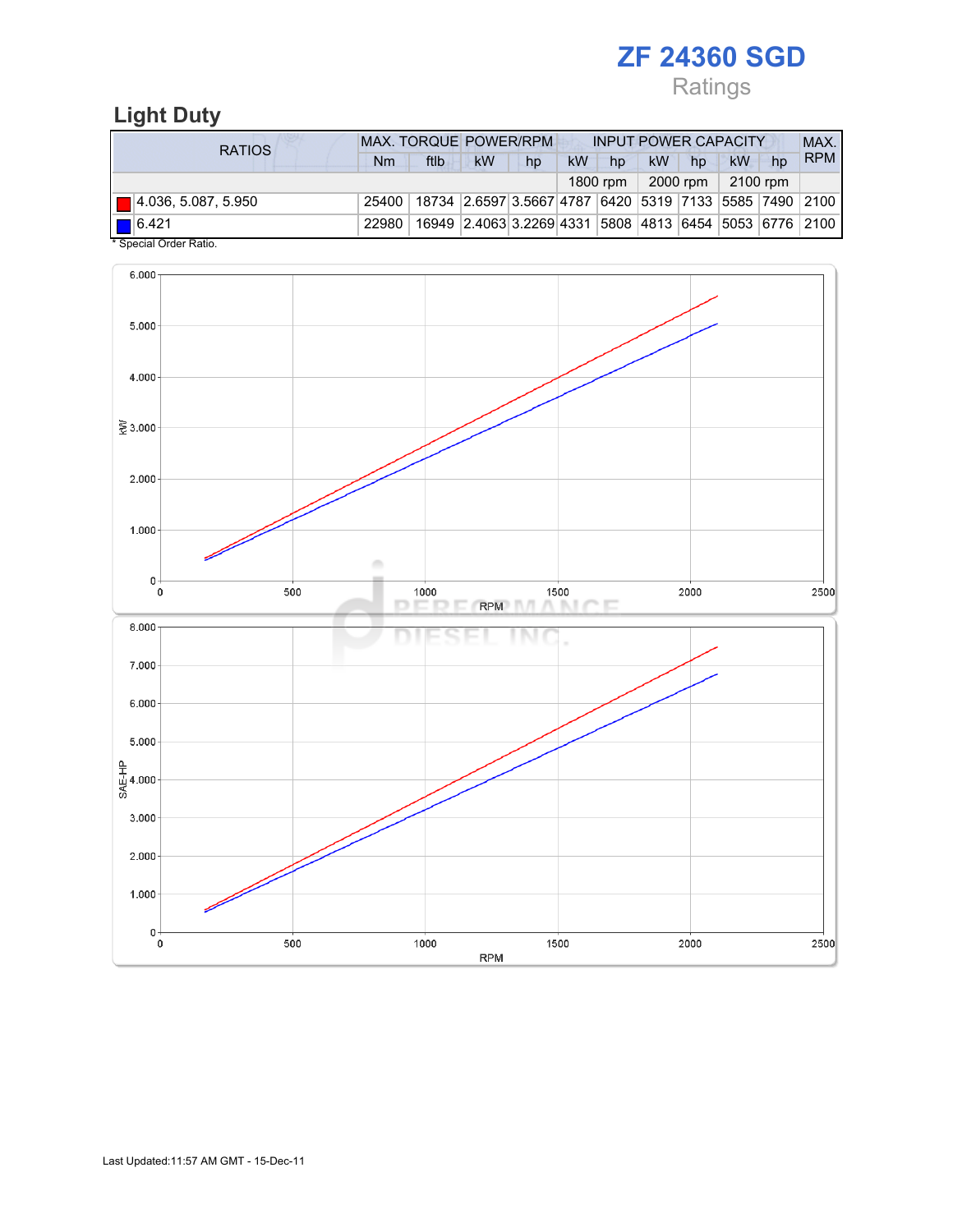# Ratings

# Medium Duty

| <b>RATIOS</b>                      | <b>MAX. TORQUE POWER/RPM</b><br><b>INPUT POWER CAPACITY</b> |      |                                                        |    |    |          |           |          |          |    |            |
|------------------------------------|-------------------------------------------------------------|------|--------------------------------------------------------|----|----|----------|-----------|----------|----------|----|------------|
|                                    | Nm                                                          | ftlb | kW                                                     | hp | kW | hp       | <b>kW</b> | hp       | kW       | hp | <b>RPM</b> |
|                                    |                                                             |      |                                                        |    |    | 1600 rpm |           | 1800 rpm | 2050 rpm |    |            |
| $\blacksquare$ 4.036, 5.087, 5.950 | 21500                                                       |      | 15858 2.2513 3.0191 3602 4830 4052 5434 4615 6189 2100 |    |    |          |           |          |          |    |            |
| $\boxed{\blacksquare}$ 6.421       | 19451                                                       |      | 14346 2.0368 2.7313 3259 4370 3666 4916 4175 5599 2100 |    |    |          |           |          |          |    |            |
| * Special Order Ratio.             |                                                             |      |                                                        |    |    |          |           |          |          |    |            |

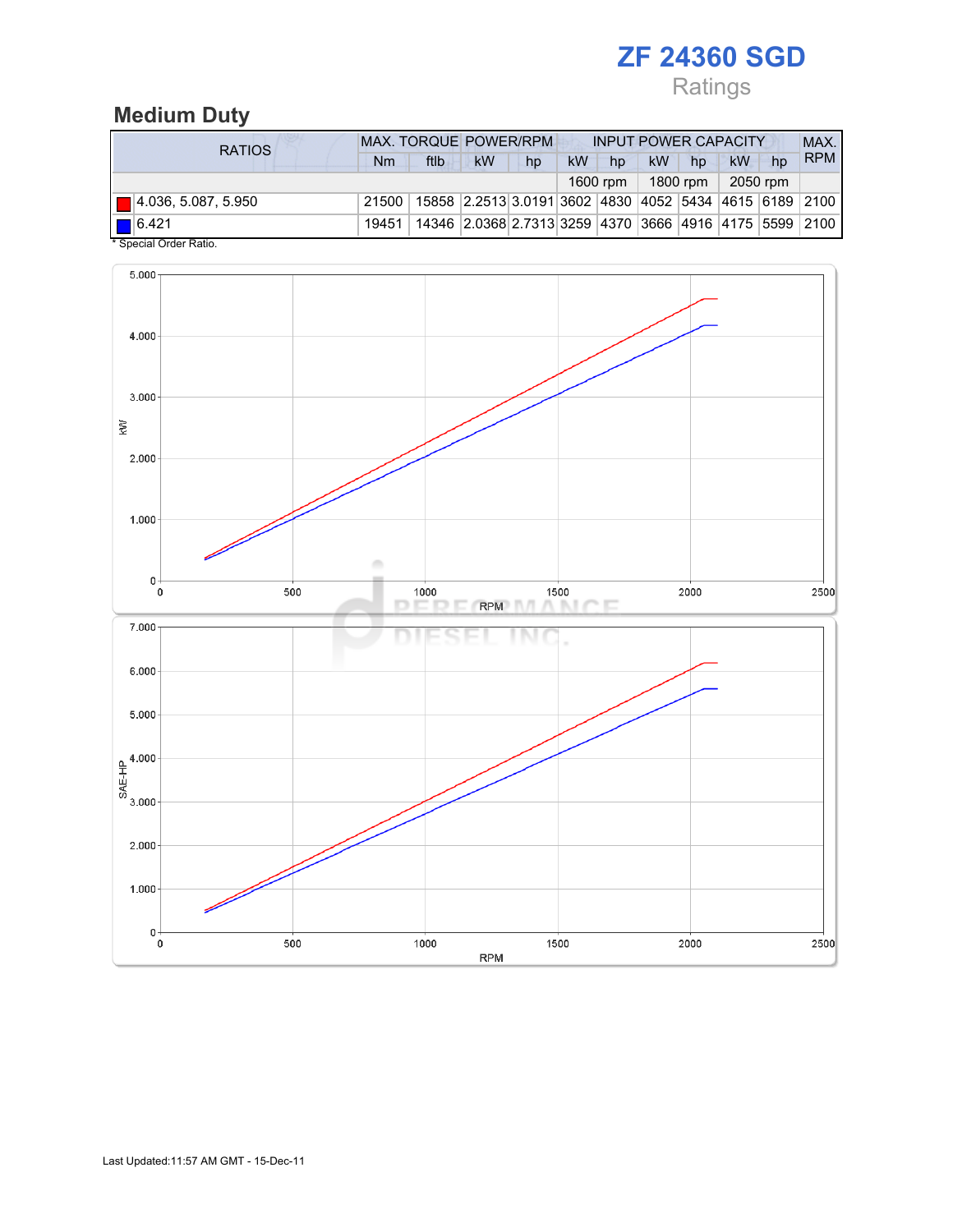# Ratings

## Continuous Duty

| RATIOS                             | <b>MAX. TORQUE POWER/RPM</b><br><b>INPUT POWER CAPACITY</b> |                                                                                  |           |    |    |          |           |                      |          |    | MAX.       |
|------------------------------------|-------------------------------------------------------------|----------------------------------------------------------------------------------|-----------|----|----|----------|-----------|----------------------|----------|----|------------|
|                                    | Nm                                                          | ftlb                                                                             | <b>kW</b> | hp | kW | hp       | <b>kW</b> | hp                   | kW       | hp | <b>RPM</b> |
|                                    |                                                             |                                                                                  |           |    |    | 1200 rpm |           | 1600 rpm $\parallel$ | 1800 rpm |    |            |
| $\blacksquare$ 4.036, 5.087, 5.950 |                                                             | 17000   12539   1.7801   2.3872   2136   2865   2848   3819   3204   4297   1800 |           |    |    |          |           |                      |          |    |            |
| $\bigcap$ 6.421                    |                                                             | 15380   11344   1.6105   2.1597   1933   2592   2577   3455   2899   3887        |           |    |    |          |           |                      |          |    | 1800       |
| * Special Order Ratio.             |                                                             |                                                                                  |           |    |    |          |           |                      |          |    |            |

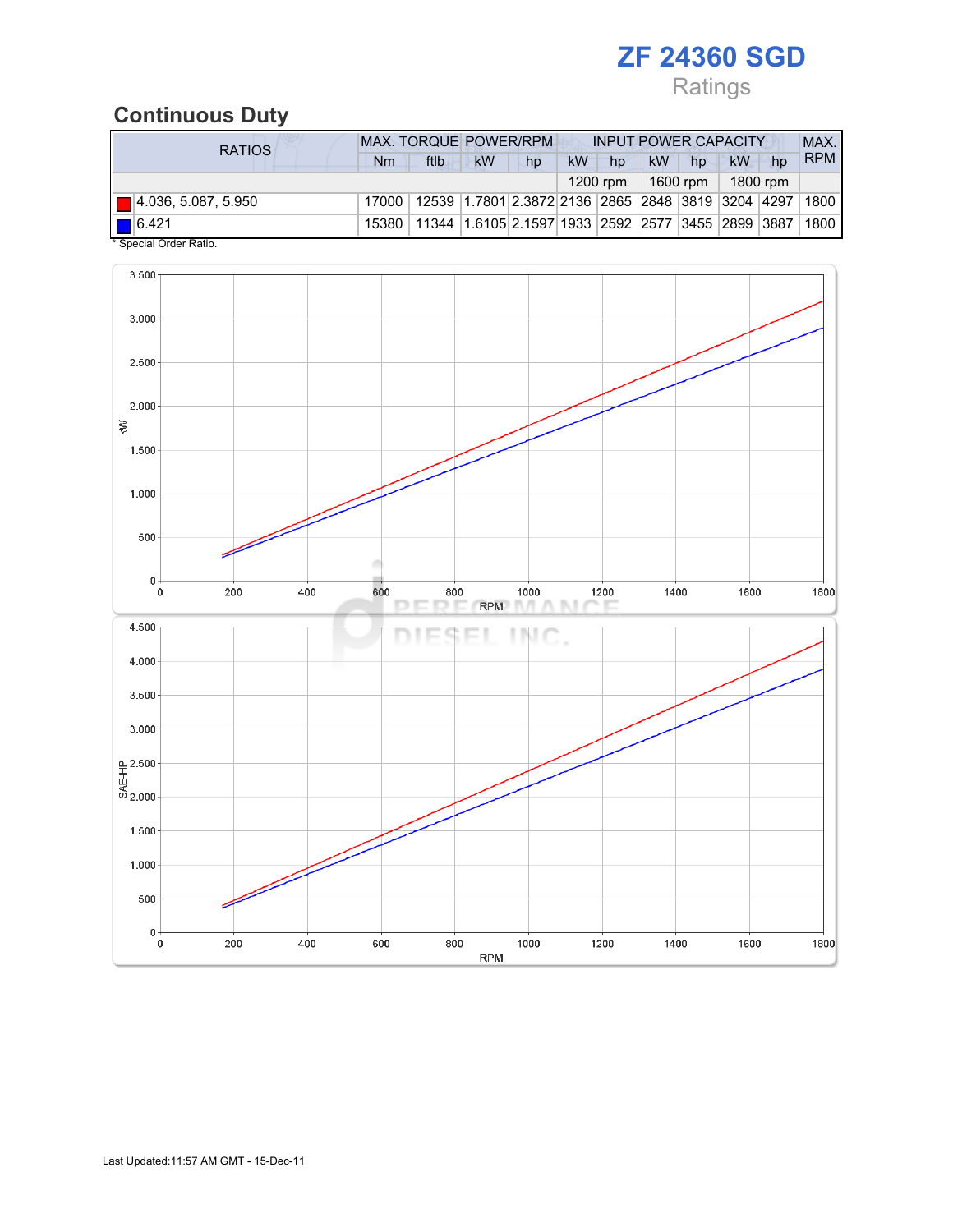**Dimensions** 



| mm (inches)   |                |                                  |                |       |                |                |                                                                                 |  |
|---------------|----------------|----------------------------------|----------------|-------|----------------|----------------|---------------------------------------------------------------------------------|--|
|               | B <sub>1</sub> | B <sub>2</sub>                   | B <sub>3</sub> | $B_4$ | H <sub>1</sub> | H <sub>2</sub> |                                                                                 |  |
| 254 (10.0)    |                | 890 (35.1) 890 (35.1) 440 (17.3) |                |       | 690 (27.2)     |                | $\vert$ 1,288 (50.7) $\vert$ 1,073 (42.2) $\vert$ 845 (33.3) $\vert$ 750 (29.5) |  |
|               |                | Weight kg (lb)                   |                |       |                |                | Oil Capacity Litre (US qt)                                                      |  |
| 4,500 (9,921) |                |                                  |                |       |                |                | 200 (212)                                                                       |  |

#### ANCE Output Coupling Dimensions **RM**

|       |  |  |                |  |     | <b>Bolt Holes</b>                                              |              |  |  |
|-------|--|--|----------------|--|-----|----------------------------------------------------------------|--------------|--|--|
|       |  |  |                |  | No. |                                                                | Diameter (E) |  |  |
| mm in |  |  | mm in mm in mm |  |     | mm                                                             |              |  |  |
|       |  |  |                |  |     | 550   21.7   492   19.4   437   17.2   50.0   1.97   24   30.4 | 1.20         |  |  |